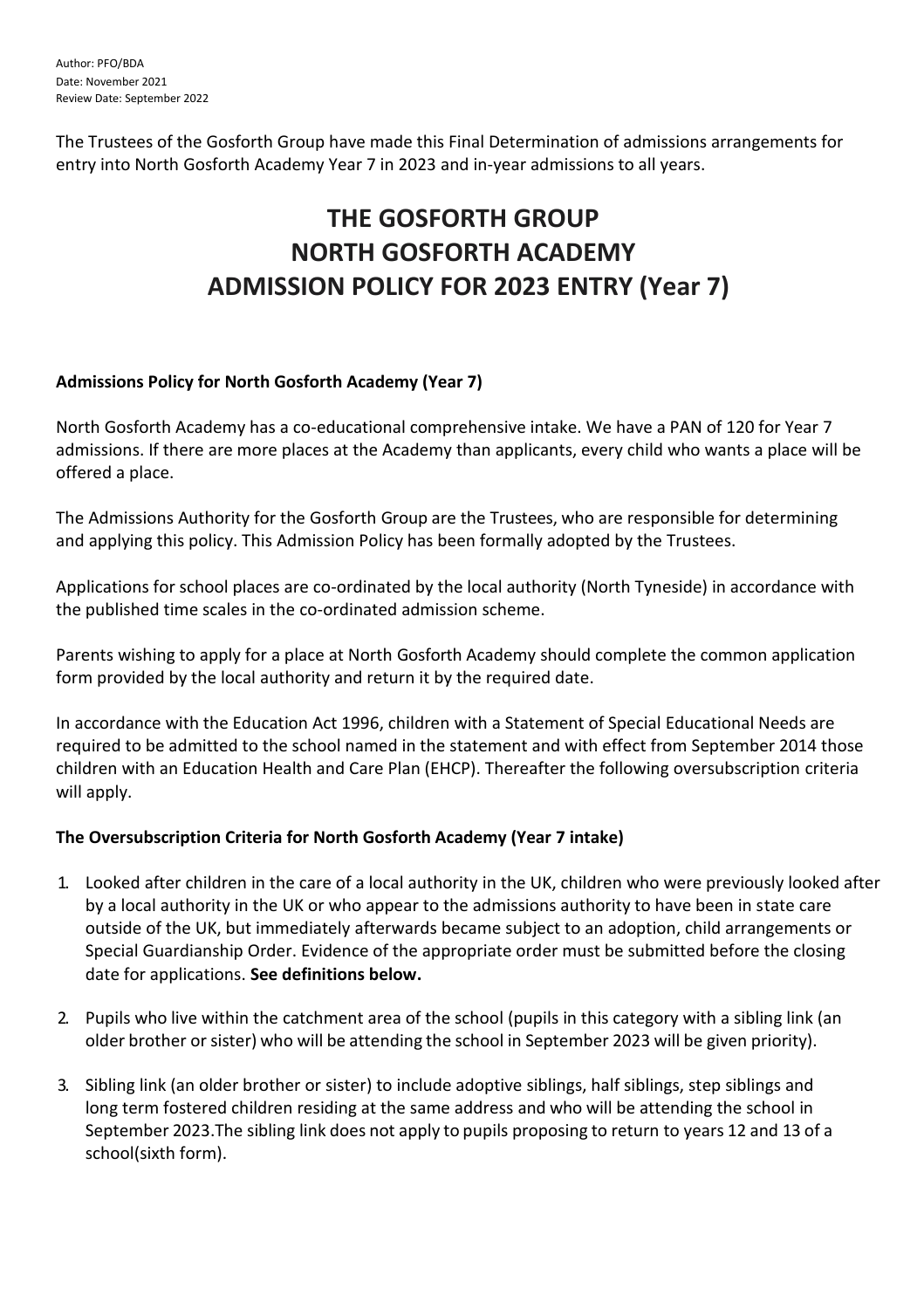4. Shortest distance measured as a straight line from a single fixed central point of the home address (including flats) to the central point of the school using the Local Land and Property Gazetteer and the Council's Geographical Information System (GIS) system.

*N.B The above distance measurement will also be used as a 'tiebreaker' within each criterion, if necessary. In the case of flats if there is more than one home address with the same measurement*  the flat with the lowest number will be offered the place. In all other cases of the same measurement, *random allocation will be used.*

## **Definitions**

A looked after child is a child who is in the care of a local authority in accordance with section 22 of the Children Act 1989 at the time the application for admission to school is made and whom the local authority has confirmed will still be looked after at the date of admission. This also includes children who appear (to the admission authority) to have been in state care outside of England and ceased to be in state care as a result of being adopted.

An Adoption Order is an order made under section 46 of the Adoption and Children Act 2002.

A Child Arrangement Order is an order outlining the arrangements as to the person with whom the child will live under section 8 of the Children Act 1989.

A Special Guardianship Order is an order appointing one or more individuals to be a child's special guardian or guardians.

### **Late Applications**

If you return your application after the closing date your application will be classed as Late unless exceptional circumstances exist.

### **Equal Preference System**

The Trustees operate an equal preference system for processing applications. This means at the first stage there will be no distinction between first, second or third preference applications. Therefore, all applications will be considered equally against the admission criteria. If a pupil qualifies for a place at more than one school the parent's highest ranked preference will be offered and any lower ranking offers will be disregarded.

### **Parental Responsibility**

When considering your application the Trustees will use the parental home residence of the Parent/Carer who receives the child benefit for the child/ren or who would have received it.

### **Waiting lists**

If admission is not granted you will have the opportunity to place your child's name on a waiting list(s). You may wish to place your child's name on a waiting list for more than one school. Children are placed on the waiting list according to the oversubscription criteria regardless of when their application was received. Within each criterion their place is ordered by shortest distance to the school measured in a straight line, from a single fixed central point of the home address (including flats) to the central point of